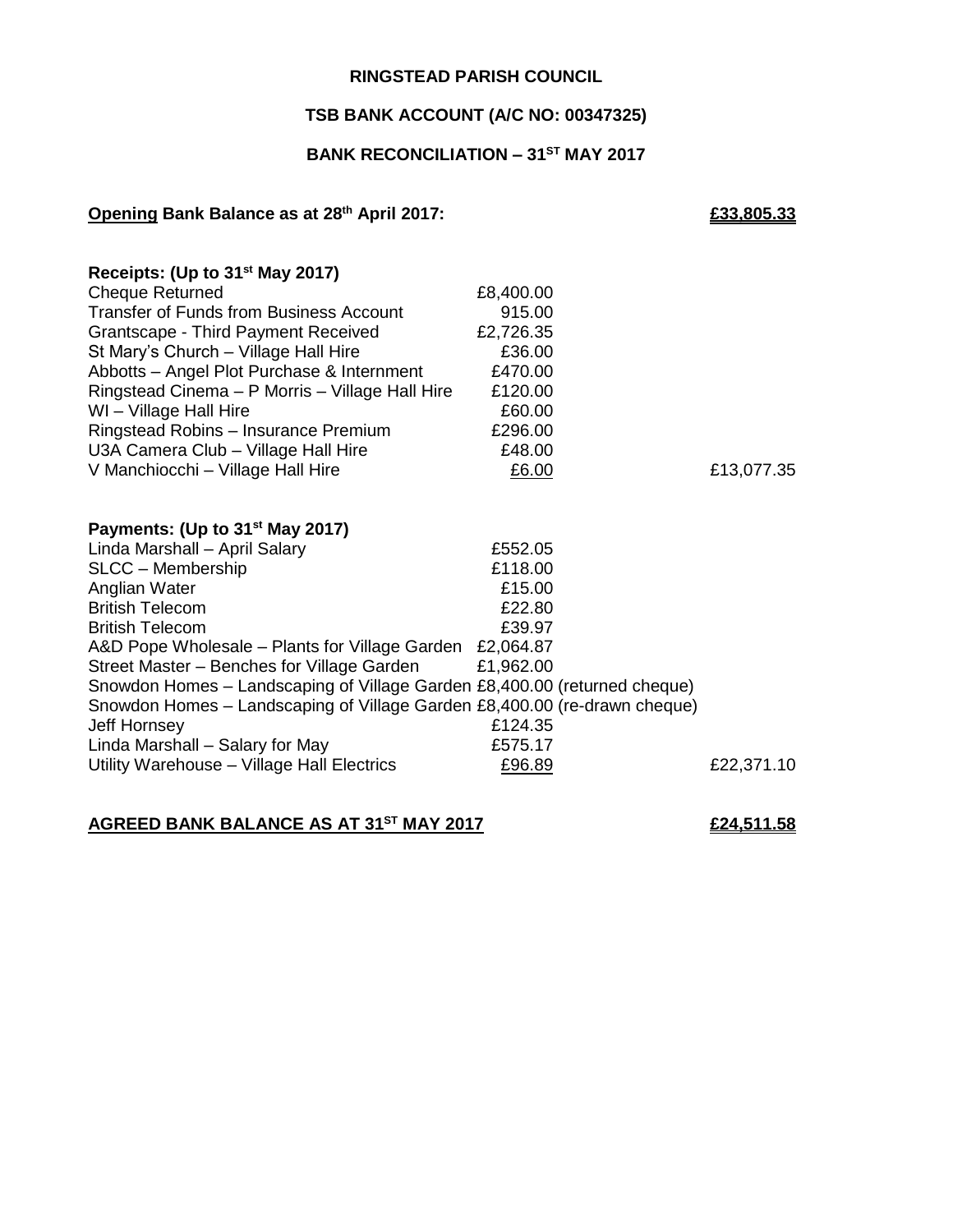### **RINGSTEAD PARISH COUNCIL**

# **TSB BUSINESS BANK ACCOUNT (A/C NO: 19036368)**

# **BANK RECONCILIATION – 10TH APRIL 2017**

| Opening Bank Balance as at 31 <sup>st</sup> March 2017:         |       | £20,919.93 |
|-----------------------------------------------------------------|-------|------------|
| Receipts: (Up to 31 <sup>st</sup> March 2017)<br>April Interest | £0.90 | £0.90      |
| AGREED BALANCE AS AT 10TH APRIL 2017                            |       | £20.920.83 |